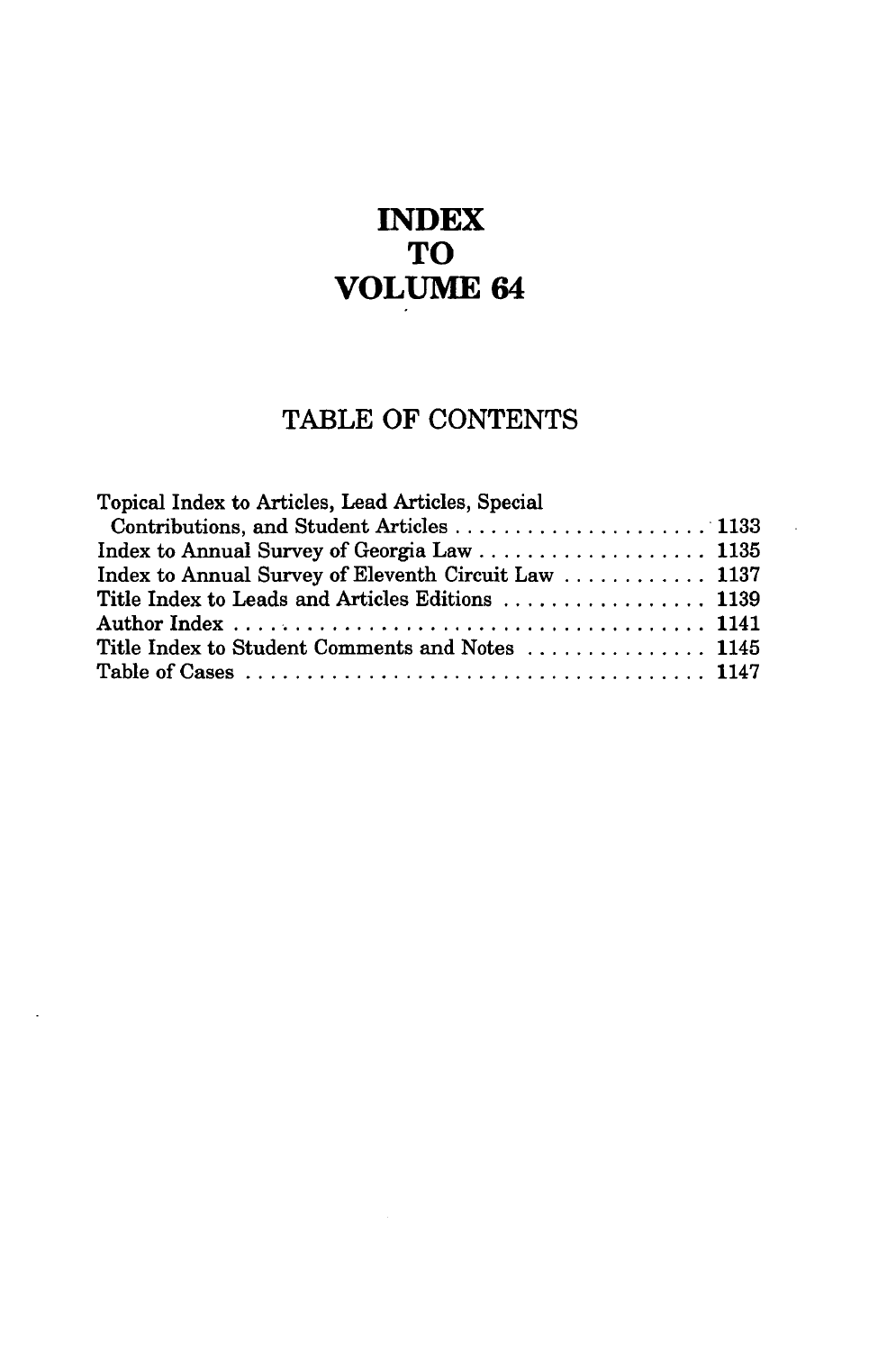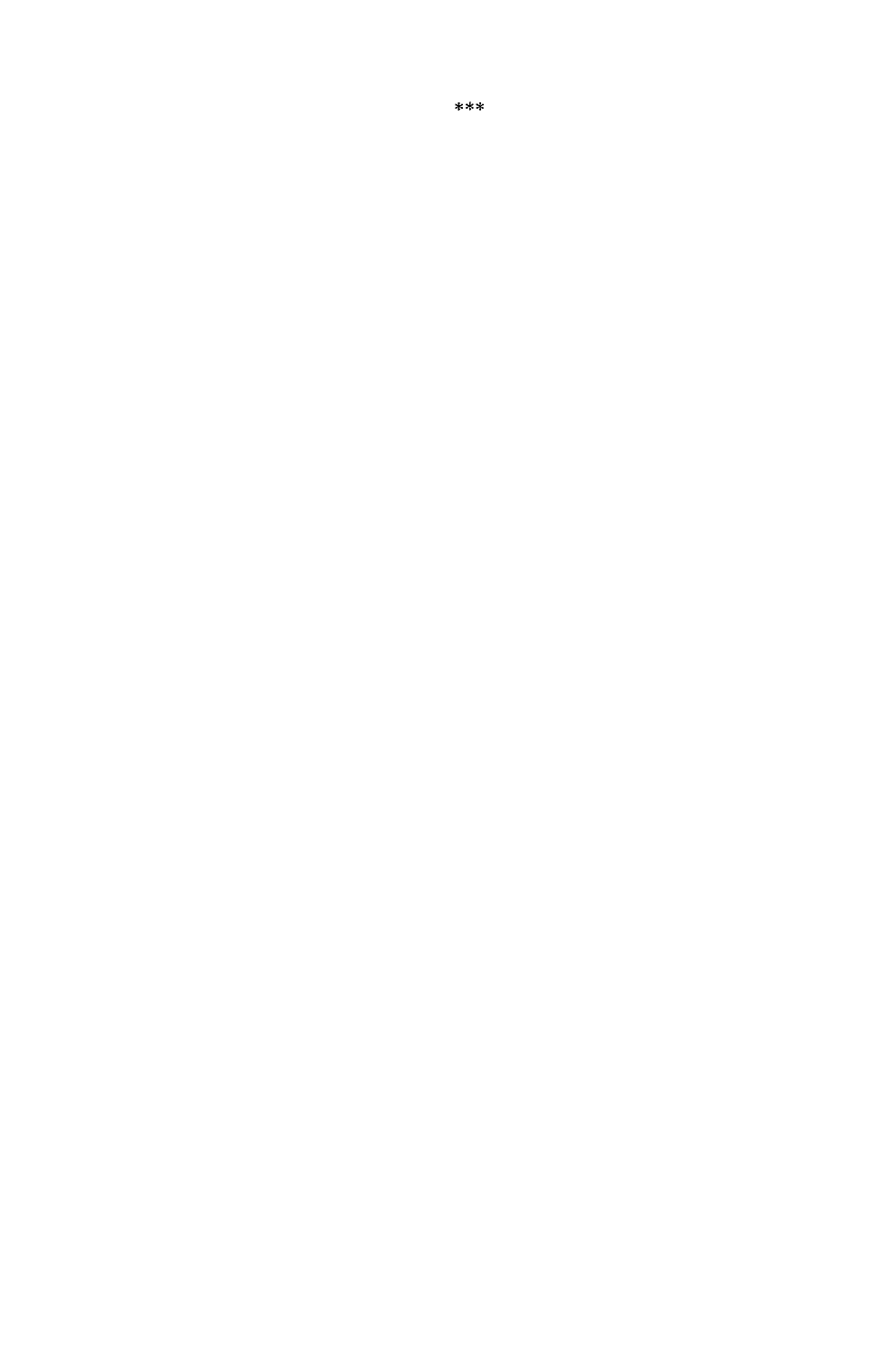#### **TOPICAL INDEX TO ARTICLES, LEAD ARTICLES, SPECIAL CONTRIBUTIONS, AND STUDENT ARTICLES**

| <b>SUBJECT</b>                                                                                                                                                                         | <b>YEAR</b> | <b>VOL:PAGE</b> |
|----------------------------------------------------------------------------------------------------------------------------------------------------------------------------------------|-------------|-----------------|
| ANNUAL BRAINERD CURRIE LECTURE<br>How Modern Choice of Law Helped to Kill the Private Attorney                                                                                         |             | 64:1023         |
| CIVIL RIGHTS & EMPLOYMENT DISCRIMINATION                                                                                                                                               |             |                 |
| Narrative Pluralism and Doctrinal Incoherence in Hosanna-                                                                                                                              |             | 64:405          |
| <b>CONTRACTS</b>                                                                                                                                                                       |             |                 |
| Barras v. BB&T: Charting a Clear Path to Apply Concepcion<br>Through a Quagmire of Divergent Approaches  2013                                                                          |             | 64:591          |
| COPYRIGHT, PATENTS & TRADEMARKS                                                                                                                                                        |             |                 |
| Administering Mayo to Patents in Medicine and Biotechnology:<br>Appropriate Dosage or Risk of Toxic Side Effects?  2013<br>After Louboutin: Responding to Trademark Ownership of Color |             | 64:572          |
|                                                                                                                                                                                        |             | 64:1047         |
| Liberating the Library: Fair Use Mostly Upheld for University<br>E-Reserves in Cambridge University Press v. Becker  2013                                                              |             | 64:611          |
| <b>EDUCATION</b>                                                                                                                                                                       |             |                 |
| Pacifism in a Dog-Eat-Dog World: Potential Solutions to School                                                                                                                         |             | 64:753          |
| <b>ENVIRONMENTAL LAW</b>                                                                                                                                                               |             |                 |
| Bad Neighbors and a Luckless Landlord: How the Clean Air Act<br>Doomed the Environmental Protection Agency  2013                                                                       |             |                 |
| The "Positive Effect" Escape Hatch: The Eleventh Circuit's New                                                                                                                         |             | 64:1077         |
| View of the Catalyst Theory and the Resulting Difficulty for                                                                                                                           |             | 64:1111         |
| <b>EVIDENCE</b>                                                                                                                                                                        |             |                 |
| The Proposed Fairness in Disclosure of Evidence Act of 2012:<br>More Cons than Pros with Proposed Disclosure Requirements                                                              |             |                 |
|                                                                                                                                                                                        |             | 64:723          |
| FEDERAL JURISDICTION                                                                                                                                                                   |             |                 |
| Supplemental Jurisdiction over Permissive Counter-claims and                                                                                                                           |             | 64:437          |
| FEDERALISM                                                                                                                                                                             |             |                 |
| The Beginning of the End: United States v. Alabama and the                                                                                                                             |             |                 |
| Doctrine of Self-Deportation  2013                                                                                                                                                     |             | 64:1093         |

 $\ddot{\phantom{0}}$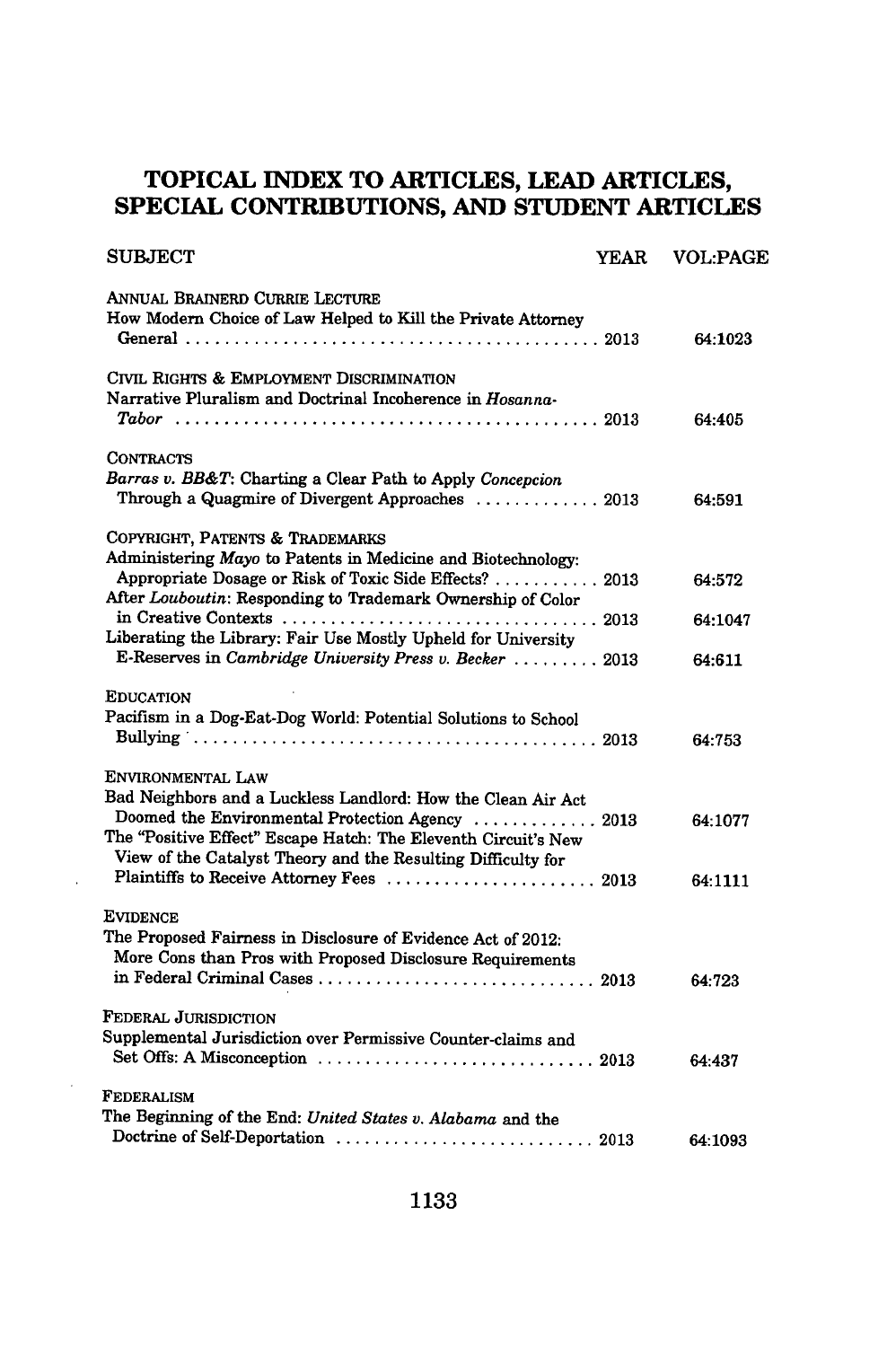| <b>LABOR LAW</b><br>The Supreme Court's Interpretation of the Fair Labor Standard<br>Act's Anti-Retaliation Provision in Kasten v. Saint-Gobain<br><i>Performance Plastics Corporation: Putting Policy Over Plain</i> |        |
|-----------------------------------------------------------------------------------------------------------------------------------------------------------------------------------------------------------------------|--------|
|                                                                                                                                                                                                                       | 64:450 |
| LEGAL PROFESSION & LEGAL ETHICS                                                                                                                                                                                       |        |
| Dear Lawyer: If you decide it's not economical to represent me,<br>you can fire me as your contingent fee client, but I agree                                                                                         |        |
| Defining and Enforcing the Federal Prosecutor's Duty to Disclose                                                                                                                                                      | 64:363 |
|                                                                                                                                                                                                                       | 64:635 |
| Federal Criminal Discovery Reform: A Legislative Approach  2013                                                                                                                                                       | 64:639 |
| Prosecutorial Disclosure Violations: Punishment vs. Treatment . 2013                                                                                                                                                  | 64:711 |
| Subverting Brady v. Maryland and Denying a Fair Trial:                                                                                                                                                                |        |
|                                                                                                                                                                                                                       | 64:711 |
| LEGAL WRITING                                                                                                                                                                                                         |        |
| What We Can Learn About the Art of Persuasion from Candidate<br>Abraham Lincoln: A Rhetorical Analysis of the Three Speeches                                                                                          |        |
|                                                                                                                                                                                                                       | 64:521 |
| LEGISLATION                                                                                                                                                                                                           |        |
| Georgia's New Evidence Code: After the Celebration, a Serious<br>Review of Anticipated Subjects of Litigation to be Brought                                                                                           |        |
| Who Owes How Much? Developments in Apportionment and                                                                                                                                                                  | 64:1   |
| Joint and Several Liability Under O.C.G.A. § 51-12-33  2012                                                                                                                                                           | 64:15  |
|                                                                                                                                                                                                                       |        |

 $\sim 10^{-1}$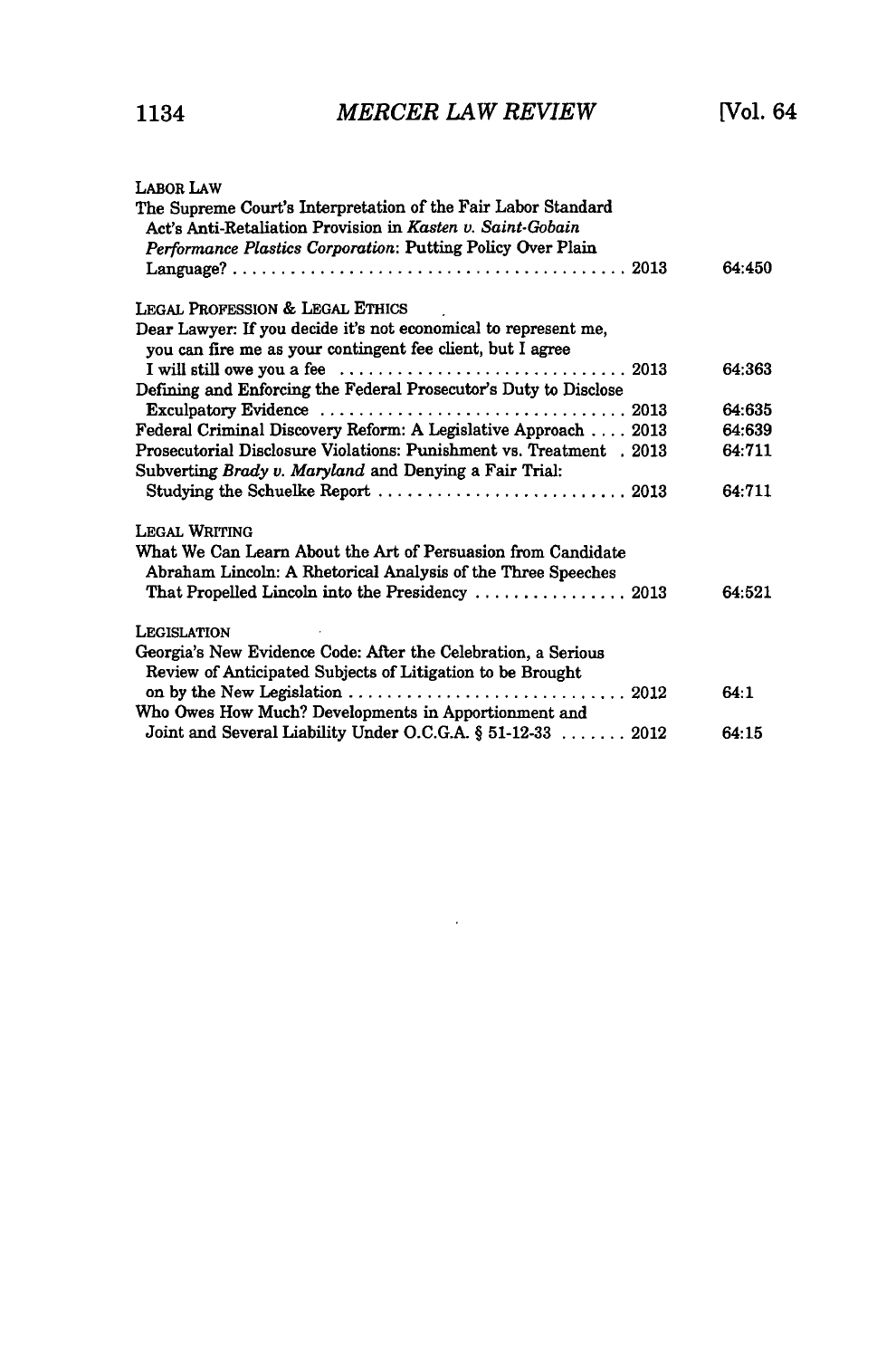## **INDEX TO ANNUAL SURVEY OF GEORGIA LAW**

 $\bar{\mathcal{A}}$ 

| <b>SUBJECT</b>               | YEAR | <b>AUTHOR</b>                                                                          | <b>VOL:PAGE</b> |
|------------------------------|------|----------------------------------------------------------------------------------------|-----------------|
| Administrative Law           | 2012 | Martin M. Wilson<br>Jennifer A. Blackburn<br>Courtney E. Ferrell  64:39                |                 |
| <b>Business Associations</b> | 2012 | W. Carter Bates III<br>Kort D. L. Peterson 64:61                                       |                 |
| <b>Construction Law</b>      | 2012 | Frank O. Brown, Jr. $\dots \dots \dots \dots \dots \dots 64:71$                        |                 |
| Criminal Law                 | 2012 | Franklin J. Hogue<br>Laura D. Hogue  64:83                                             |                 |
| <b>Death Penalty</b>         | 2012 |                                                                                        |                 |
| <b>Domestic Relations</b>    | 2012 | Barry B. McGough                                                                       |                 |
| Evidence                     | 2012 | John E. Hall, Jr.<br>W. Scott Henwood<br>Alex Battey  64:137                           |                 |
| Insurance                    | 2012 | Bradley S. Wolff<br>Stephen M. Schatz                                                  |                 |
| Labor and Employment Law     | 2012 | W. Melvin Haas III<br>William M. Clifton III<br>W. Jonathan Martin II<br>Alyssa Peters | 64:173          |
| Legal Ethics                 | 2012 | Patrick Emery Longan  64:189                                                           |                 |
| Local Government Law         | 2012 | Kirk Fjelstul                                                                          |                 |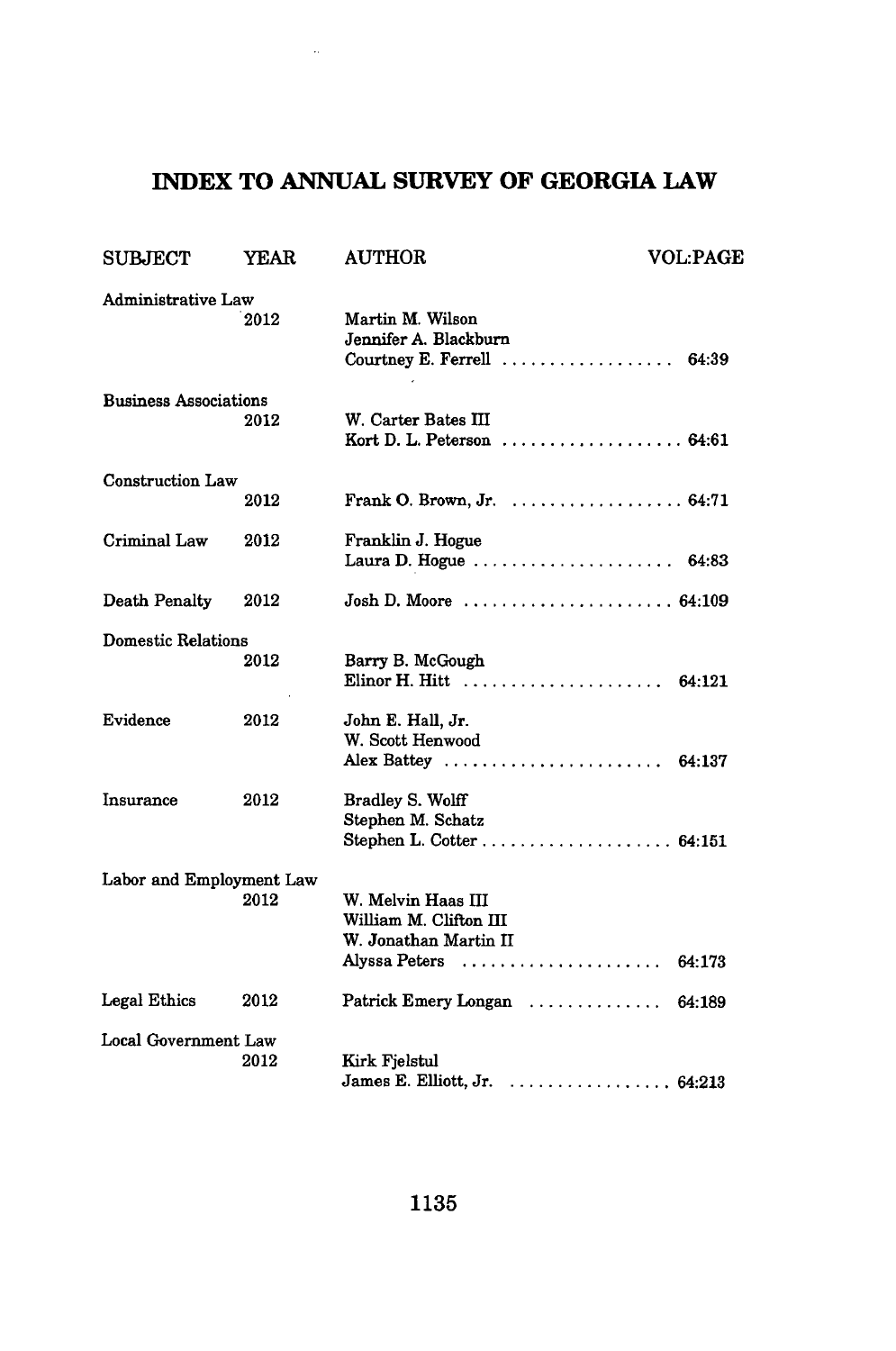| Product Liability 2012                                        |      | Franklin P. Brannen, Jr.                              |        |
|---------------------------------------------------------------|------|-------------------------------------------------------|--------|
| <b>Real Property</b>                                          | 2012 | Linda S. Finley $\dots \dots \dots \dots \dots \dots$ | 64:255 |
| Torts                                                         | 2012 | Phillip Comer Griffeth<br>Cash V. Morris              | 64:287 |
| Trial Practice and Procedure                                  |      |                                                       |        |
|                                                               | 2012 | Kate S. Cook                                          |        |
|                                                               |      | Brandon L. Peak                                       |        |
|                                                               |      | John C. Morrison III                                  |        |
|                                                               |      | Tedra C. Hobson                                       |        |
|                                                               |      | Mary K. Weeks                                         |        |
|                                                               |      | Jeb Butler                                            | 64:305 |
| Wills, Trusts, Guardianships,<br>and Fiduciary Administration |      |                                                       |        |
|                                                               | 2012 | Mary F. Radford  64:325                               |        |
| Workers' Compensation                                         |      |                                                       |        |
|                                                               | 2012 | H. Michael Bagley                                     |        |
|                                                               |      | J. Benson Ward  64:341                                |        |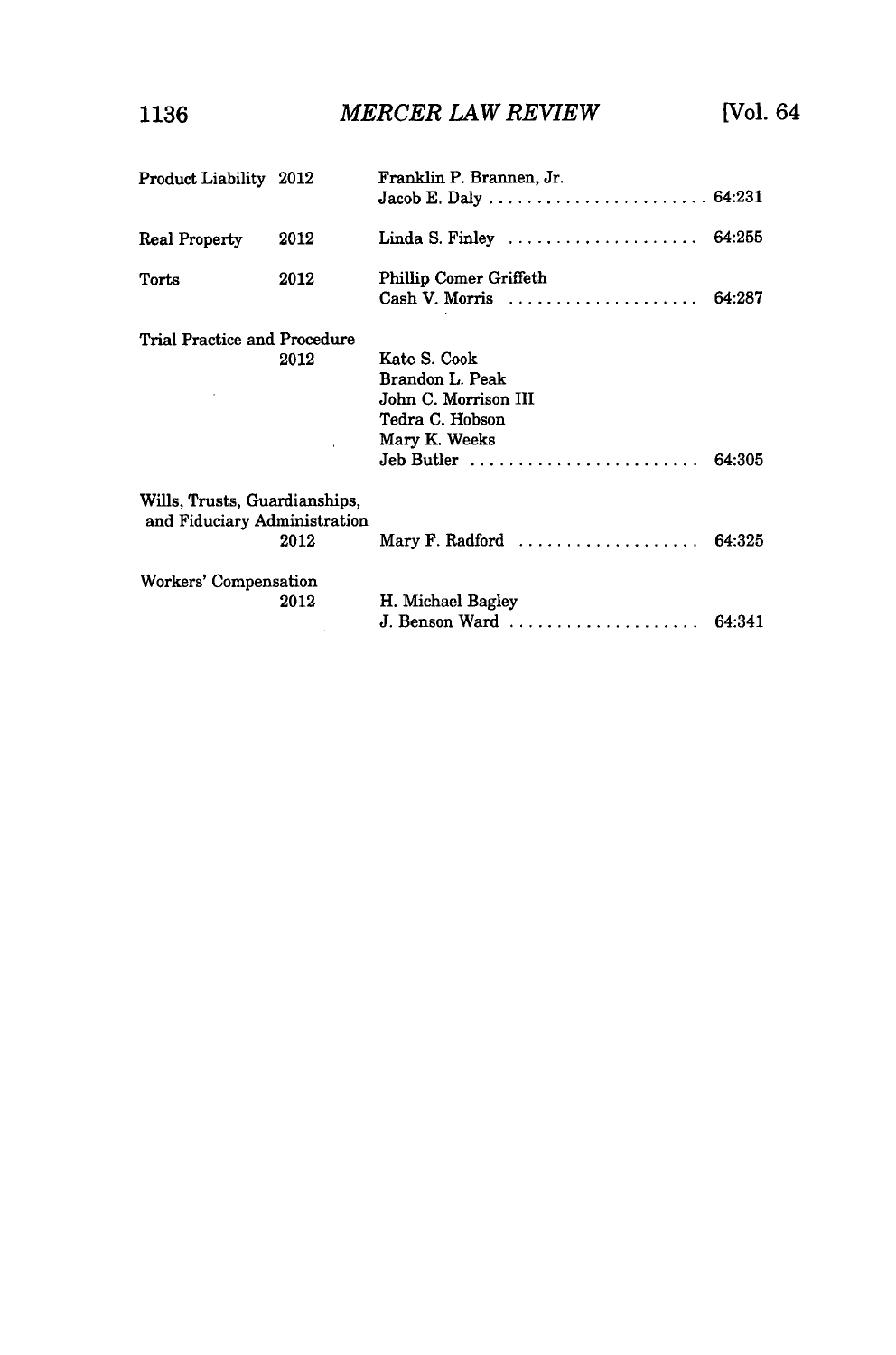#### **INDEX TO ANNUAL SURVEY OF ELEVENTH CIRCUIT LAW**

| <b>SUBJECT</b>                   | YEAR | <b>AUTHOR</b>                                                      | <b>VOL:PAGE</b> |
|----------------------------------|------|--------------------------------------------------------------------|-----------------|
| Admiralty                        | 2013 | Colin A. McRae<br>Edgar M. Smith<br>. 64:829<br>Kate C. Lawson     |                 |
| Bankruptcy                       | 2013 | Hon. James D. Walker, Jr.<br><b>Amber Nickell</b>                  |                 |
| <b>Class Actions</b>             | 2013 | Thomas M. Byrne<br>Stacey McGavin Mohr  64:873                     |                 |
| <b>Employment Discrimination</b> | 2013 | Peter Reed Corbin                                                  |                 |
| Environmental Law                |      |                                                                    |                 |
|                                  | 2013 | Travis M. Trimble  64:909                                          |                 |
| Evidence                         | 2013 | W. Randall Bassett<br>Susan M. Clare                               |                 |
| <b>Federal Taxation</b>          | 2013 | Robert Beard  64:953                                               |                 |
| Labor and Employment             | 2013 | Patrick L. Coyle<br><b>Alexandra Garrison Barnett</b>              |                 |
| Trial Practice and Procedure     | 2013 | John O'Shea Sullivan<br>Ashby Kent Fox<br>Amanda E. Wilson  64:991 |                 |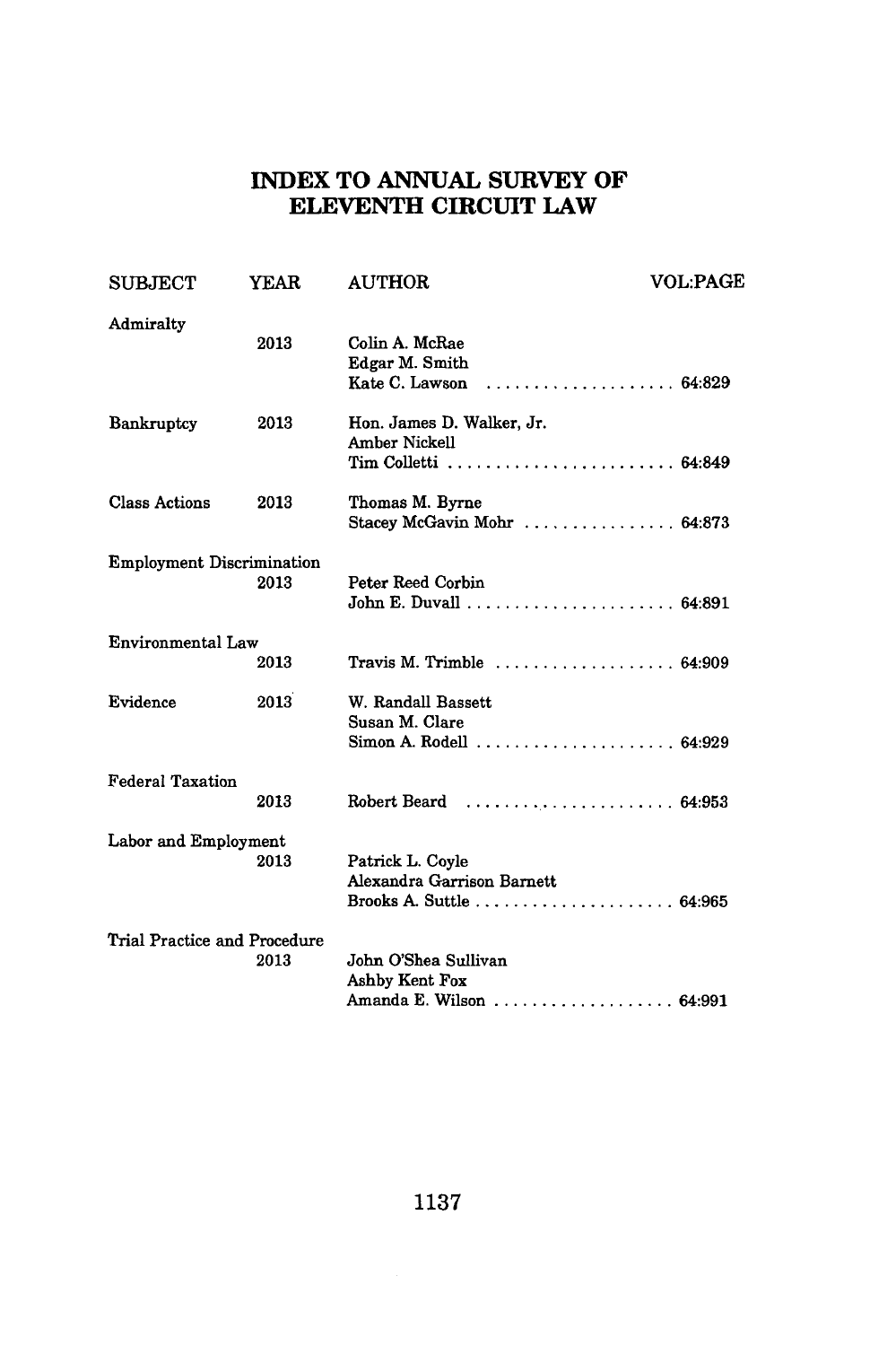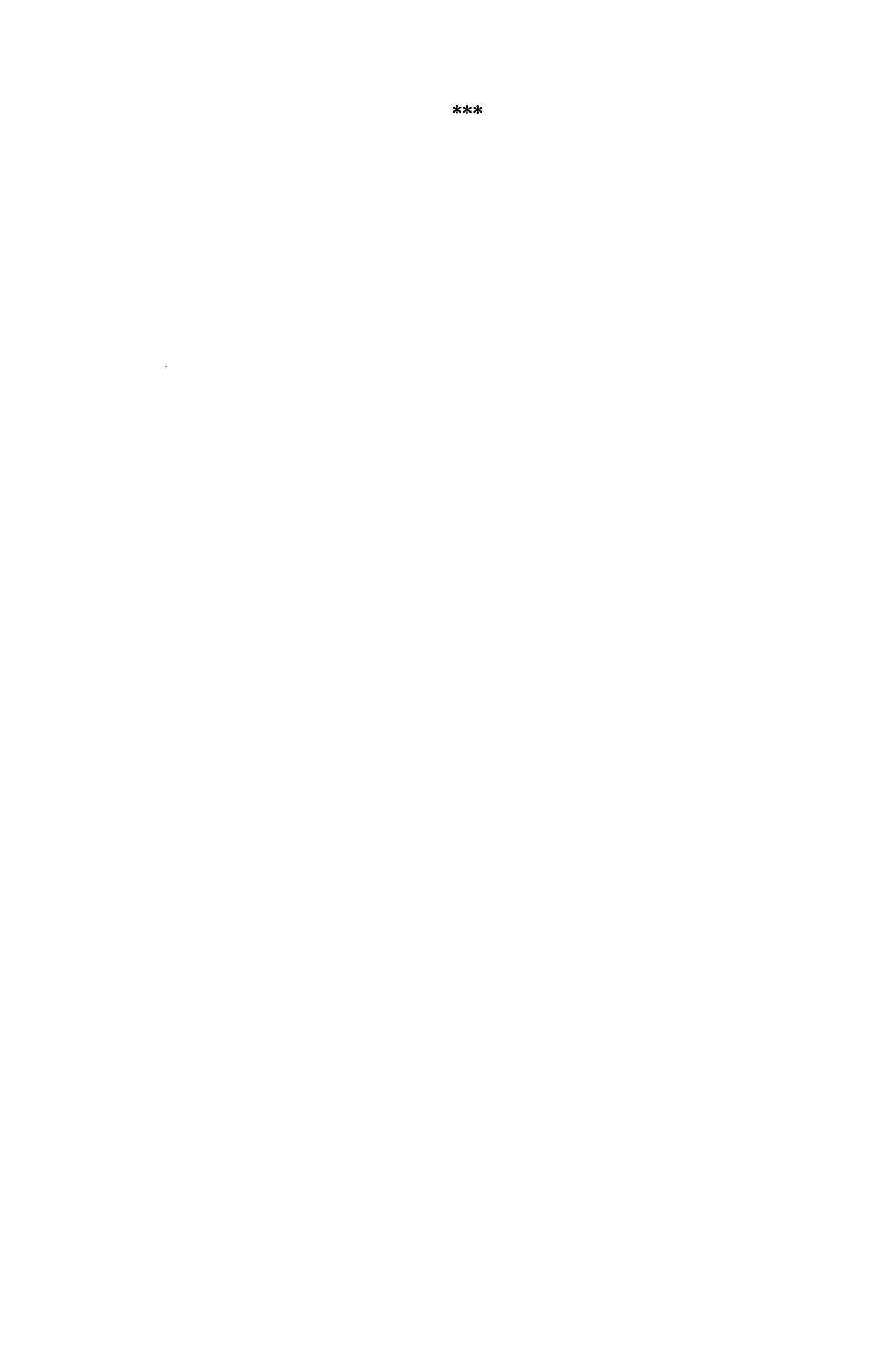#### **TITLE INDEX TO LEADS & ARTICLES EDITIONS**

| <b>TITLE</b>                                                                                                                                                                                                                              | <b>AUTHOR</b> |      | YEAR VOL:PAGE |
|-------------------------------------------------------------------------------------------------------------------------------------------------------------------------------------------------------------------------------------------|---------------|------|---------------|
| Dear Lawyer: If you decide it's not<br>economical to represent me, you can<br>fire me as your contingent fee client,<br>but I agree I will still owe you a fee  David Hricik                                                              |               | 2013 | 64:363        |
| Defining and Enforcing the Federal<br>Prosecutor's Duty to Disclose<br>Exculpatory Evidence  James P. Fleissner<br>Patrick Emery Longan                                                                                                   |               | 2013 | 64:635        |
| Federal Criminal Discovery Reform:<br>A Legislative Approach  Bruce A. Green                                                                                                                                                              |               | 2013 | 64:639        |
| Narrative Pluralism and Doctrinal<br>Incoherence in <i>Hosanna-Tabor</i> Frederick Mark Gedicks 2013                                                                                                                                      |               |      | 64:405        |
| <b>Prosecutorial Disclosure Violations:</b><br>Punishment vs. Treatment Kevin C. McMunigal                                                                                                                                                |               | 2013 | 64:711        |
| Subverting Brady v. Maryland and<br>Denying a Fair Trial: Studying<br>the Schuelke Report  Bennett L. Gershman                                                                                                                            |               | 2013 | 64:683        |
| Supplemental Jurisdiction over<br>Permissive Counter-claims and<br>Set Offs: A Misconception Douglas D. McFarland                                                                                                                         |               | 2013 | 64:437        |
| The Supreme Court's Interpretation<br>of the Fair Labor Standards Act's<br>Anti-Retaliation Provision in Kasten<br>v. Saint-Gobain Performance Plastics<br>Corporation: Putting Policy Over<br>Plain Language? Lawrence D. Rosenthal 2013 |               |      | 64:459        |
| What We Can Learn About the Art of<br>Persuasion from Candidate Abraham<br>Lincoln: A Rhetorical Analysis of<br>the Three Speeches That Propelled                                                                                         |               |      |               |
| Lincoln into the Presidency  Michael W. Loudenslager 2013                                                                                                                                                                                 |               |      | 64:521        |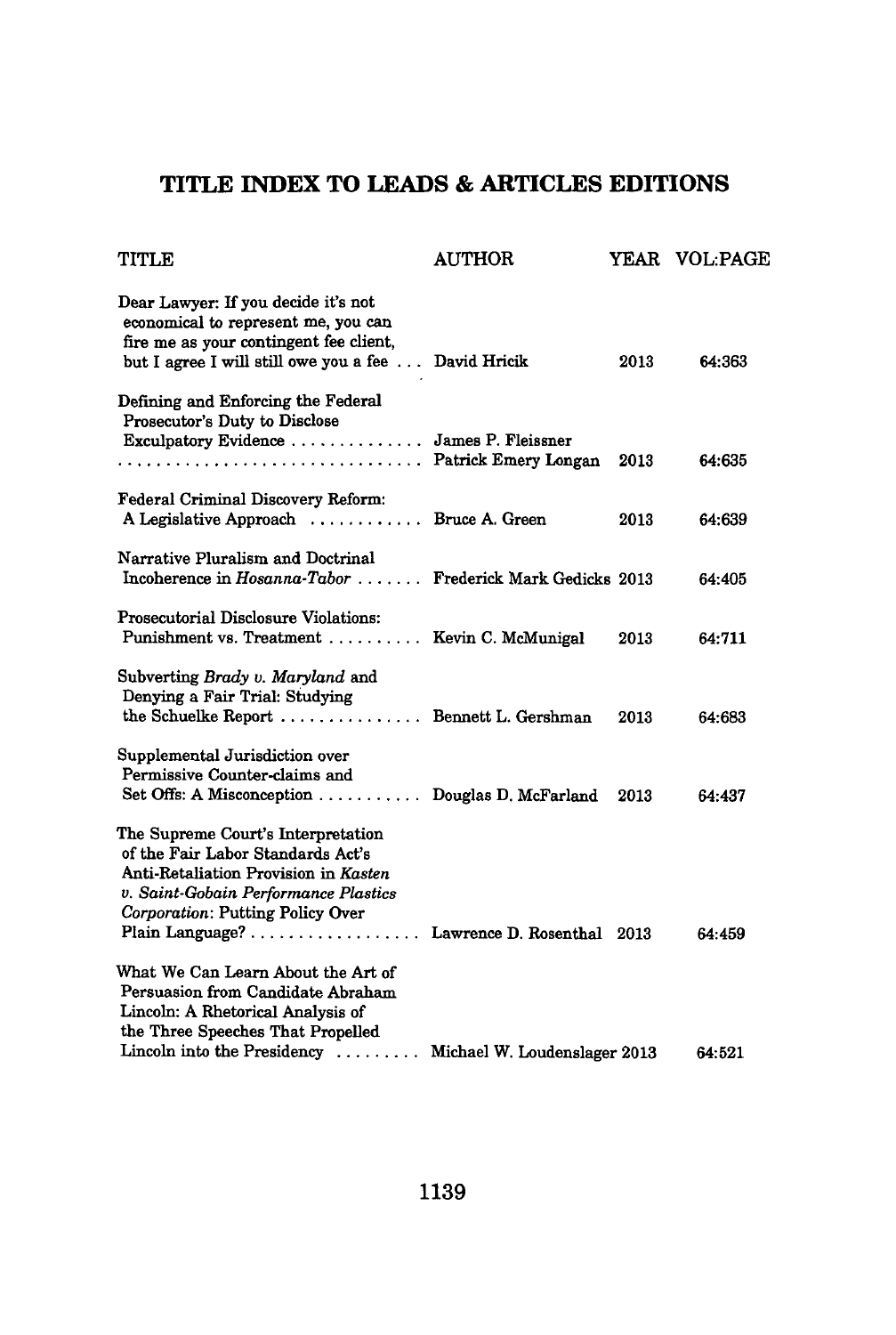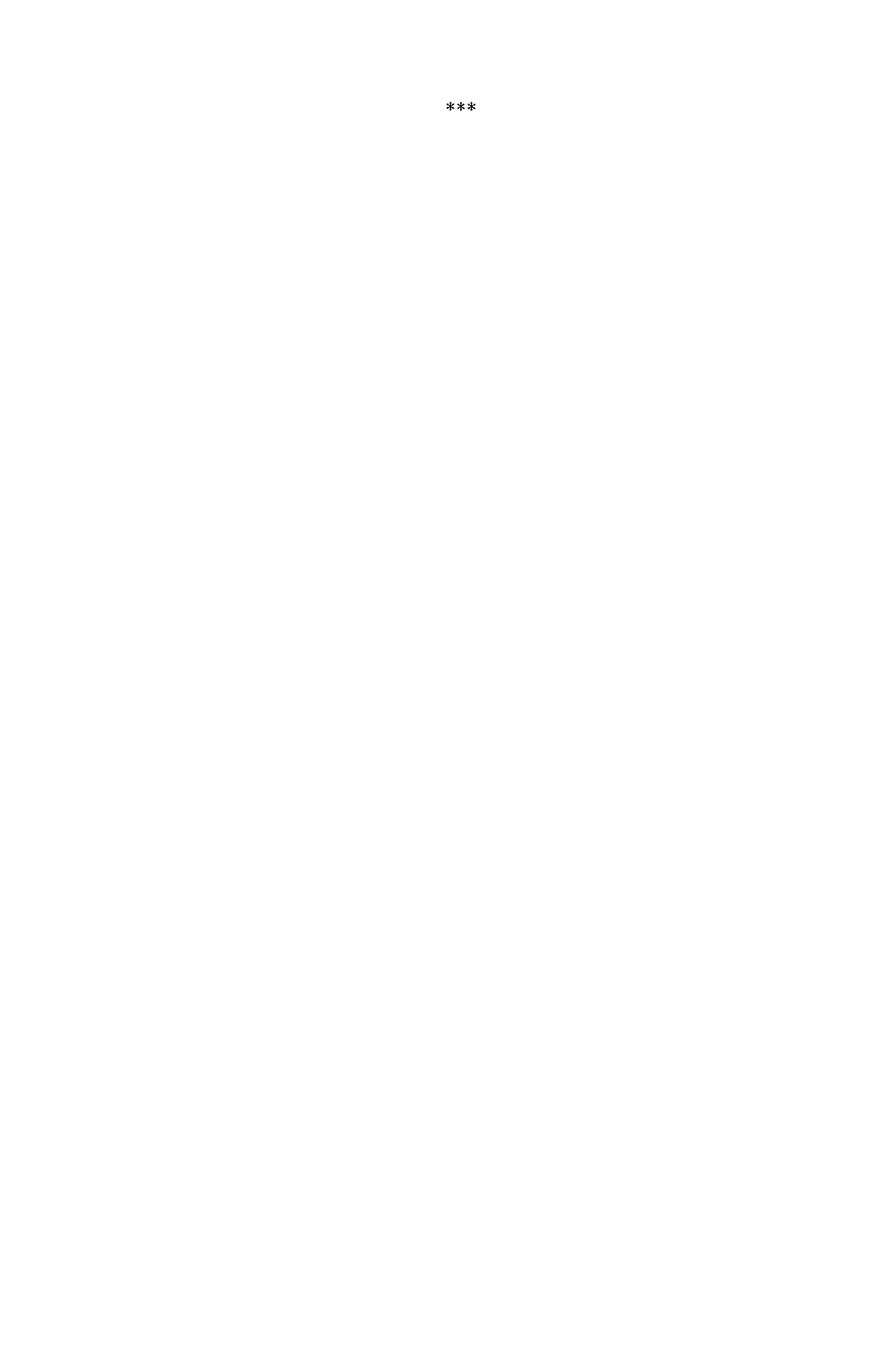## **AUTHOR INDEX**

#### AUTHOR TITLE

YEAR VOL:PAGE

| Bagley, H. Michael       | Workers' Compensation                                | 2012 | 64:341 |
|--------------------------|------------------------------------------------------|------|--------|
|                          | Barnett, Alexandra Garrison Labor and Employment Law | 2013 | 64:965 |
| Bassett, W. Randall      | Evidence                                             | 2013 | 64:929 |
| Bates, W. Carter, III    | Business Associations                                | 2012 | 64:61  |
| Battey, Alex             | Evidence                                             | 2012 | 64:137 |
| Beard, Robert            | Federal Taxation                                     | 2012 | 64:953 |
| Blackburn, Jennifer A.   | Administrative Law                                   | 2012 | 64:39  |
| Brannen, Franklin P. Jr. | Product Liability                                    | 2012 | 64:231 |
| Brown, Frank O. Jr.      | Construction Law                                     | 2012 | 64:71  |
| Butler, Jeb              | Trial Practice and Procedure                         | 2012 | 64:305 |
| Butler, K. Todd          | Georgia's New Evidence Code: After                   |      |        |
|                          | the Celebration, a Serious Review                    |      |        |
|                          | of Anticipated Subjects of Litiga-                   |      |        |
|                          | tion to be Brought on by the New                     |      |        |
|                          | Legislation $\ldots \ldots \ldots \ldots \ldots$     | 2012 | 64:13  |
| Byrne, Thomas M.         | Class Actions                                        | 2013 | 64:873 |
| Clare, Susan M.          | Evidence                                             | 2013 | 64:929 |
| Clifton, William M. III  | Labor and Employment Law                             | 2012 | 64:173 |
| Colletti, Timothy        | Bankruptcy                                           | 2013 | 64:965 |
| Cook, Kate S.            | Trial Practice and Procedure                         | 2012 | 64:305 |
| Cook, Matthew E.         | Georgia's New Evidence Code: After                   |      |        |
|                          | the Celebration, a Serious Review                    |      |        |
|                          | of Anticipated Subjects of Litiga-                   |      |        |
|                          | tion to be Brought on by the New                     |      |        |
|                          | Legislation                                          | 2012 | 64:1   |
| Corbin, Peter Reed       | Employment Discrimination                            | 2013 | 64:891 |
| Cotter, Stephen L.       | Insurance                                            | 2012 | 64:151 |
| Coyle, Patrick L.        | Labor and Employment                                 | 2013 | 64:965 |
| Daly, Jacob E.           | Product Liability                                    | 2012 | 64:231 |
| Duvall, John E.          | Employment Discrimination $\ldots$ .                 | 2013 | 64:891 |
| Eaton, Thomas A.         | Who Owes How Much? Developments                      |      |        |
|                          | in Apportionment and Joint and                       |      |        |
|                          | Several Liability Under O.C.G.A.                     |      |        |
|                          | <b>§ 51-12-33</b><br>.                               | 2012 | 64:15  |
| Elliott, James E. Jr.    | $Local Government Law$                               | 2012 | 64:213 |
| Ferrell, Courtney E.     | Administrative Law                                   | 2012 | 64:39  |
| Finley, Linda S.         | Real Property                                        | 2012 | 64:255 |
| Fjelstul, Kirk           | Local Government Law                                 | 2012 | 64:213 |
| Fox, Ashby Kent          | Trial Practice and Procedure                         | 2013 | 64:991 |
| Gedicks, Frederick H.    | <b>Narrative Pluralism and Doctrinal</b>             |      |        |
|                          | Incoherence in Hosanna-Tabor                         | 2013 | 64:405 |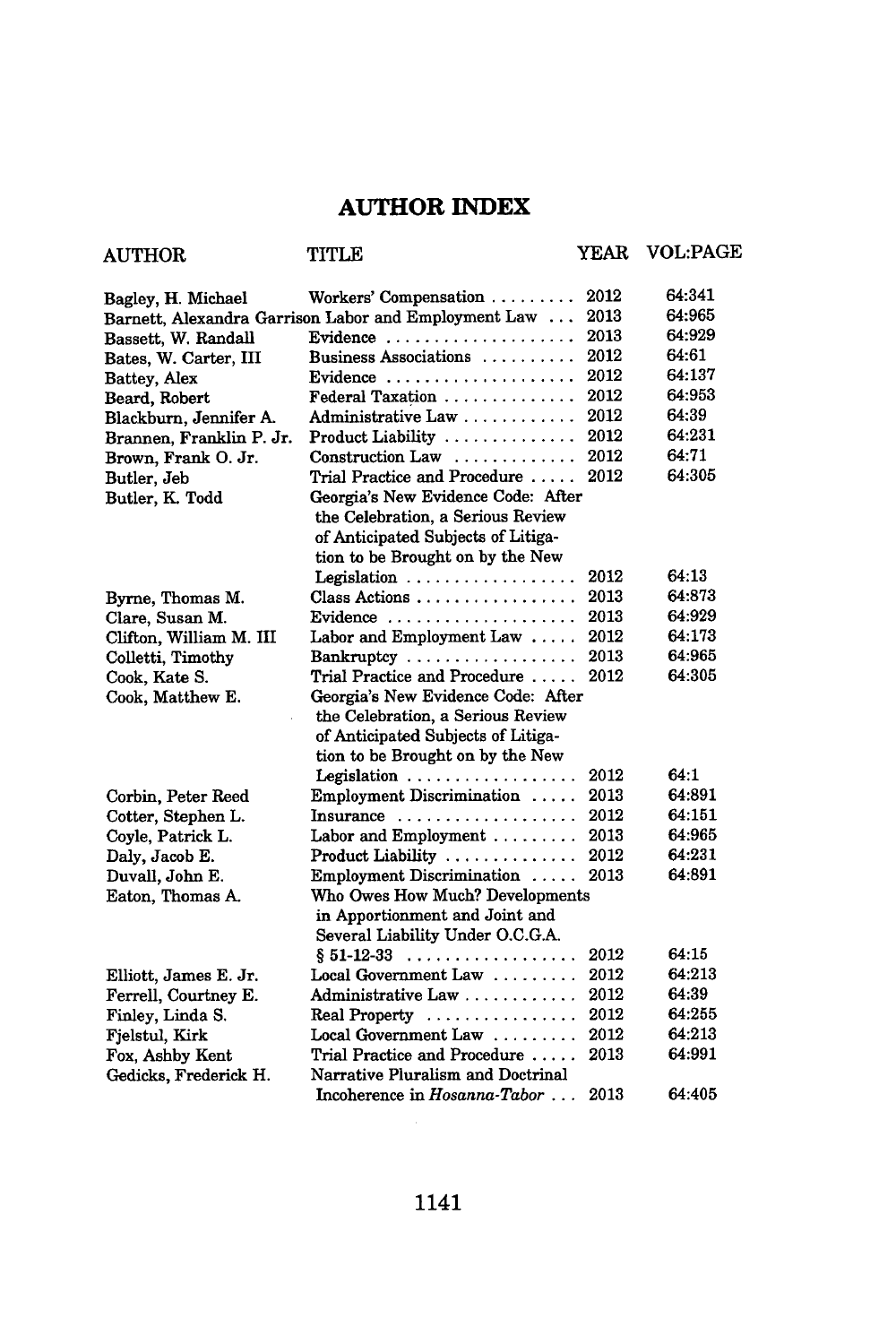| Gershman, Bennett L.     | Subverting Brady v. Maryland and<br>Denying a Fair Trial: Studying |              |         |
|--------------------------|--------------------------------------------------------------------|--------------|---------|
|                          | the Schuelke Report $\ldots \ldots \ldots$                         | 2013         | 64:683  |
|                          | Federal Criminal Discovery Reform:                                 |              |         |
| Green, Bruce A.          |                                                                    |              | 64:638  |
|                          | A Legislative Approach                                             | 2013<br>2012 | 64:287  |
| Griffeth, Phillip Comer  |                                                                    |              |         |
| Haas, W. Melvin III      | Labor and Employment Law $\dots$ .                                 | 2012         | 64:173  |
| Hall, John E., Jr.       | Evidence $\ldots \ldots \ldots \ldots \ldots$                      | 2012         | 64:137  |
| Henwood, W. Scott        | Evidence                                                           | 2012         | 64:137  |
| Hitt, Elinor H.          | Domestic Relations                                                 | 2012         | 64:121  |
| Hobson, Tedra C.         | Trial Practice and Procedure                                       | 2012         | 64:305  |
| Hogue, Franklin J.       | $Criminal$ $Law$ $\ldots \ldots \ldots \ldots \ldots$              | 2012         | 64:83   |
| Hogue, Laura D.          | Criminal Law                                                       | 2012         | 64:83   |
| Hricik, David            | Dear Lawyer: If you decide it's not                                |              |         |
|                          | economical to represent me, you                                    |              |         |
|                          | can fire me as your contingent fee                                 |              |         |
|                          | client, but I agree I will still                                   |              |         |
|                          | owe you a fee $\dots\dots\dots\dots\dots$                          | 2013         | 64:363  |
| Lawson, Kate C.          | Admiralty                                                          | 2013         | 64:829  |
| Longan, Patrick Emery    | Defining and Enforcing the Federal                                 |              |         |
|                          | Prosecutor's Duty to Disclose                                      |              |         |
|                          | Exculpatory Evidence                                               | 2013         | 64:635  |
| Longan, Patrick Emery    | Legal Ethics                                                       | 2012         | 64:189  |
| Loudenslager, Michael W. | What We Can Learn About the Art                                    |              |         |
|                          | of Persuasion from Candidate                                       |              |         |
|                          | Abraham Lincoln: A Rhetorical                                      |              |         |
|                          | Analysis of the Three Speeches                                     |              |         |
|                          | That Propelled Lincoln into the                                    |              |         |
|                          | Presidency                                                         | 2013         | 64:521  |
| Martin, W. Jonathan II   | Labor and Employment Law                                           | 2012         | 64:173  |
| McFarland, Douglas D.    | Supplemental Jurisdiction over                                     |              |         |
|                          | Permissive Counter-claims and                                      |              |         |
|                          | Set Offs: A Misconception                                          | 2013         | 64:437  |
| McGough, Barry B.        | Domestic Relations                                                 | 2012         | 64:121  |
| McMunigal, Kevin C.      | <b>Prosecutorial Disclosure Violations:</b>                        |              |         |
|                          | Punishment vs. Treatment                                           | 2013         | 64:711  |
| McRae, Colin A.          | Admiralty                                                          | 2013         | 64:829  |
| Mohr, Stacey McGavin     | Class Actions                                                      | 2013         | 64:873  |
| Moore, Josh D.           | Death Penalty                                                      | 2012         | 64:109  |
| Morris, Cash V.          |                                                                    | 2012         | 64:287  |
| Morrison, John C. III    | Trial Practice and Procedure                                       | 2012         | 64:305  |
| Nickell, Amber           | Bankruptcy                                                         | 2013         | 64:849  |
| O'Connor, Erin O'Hara    | How Modern Choice of Law Helped                                    |              |         |
|                          | to Kill the Private Attorney                                       |              |         |
|                          | $General \dots \dots \dots \dots \dots \dots \dots$                | 2013         | 64:1023 |
| Peak, Brandon L.         | Trial Practice and Procedure                                       | 2012         | 64:305  |
| Peters, Alyssa           | Labor and Employment Law $\dots$ .                                 | 2012         | 64:173  |
| Peterson, Kort D. L.     | Business Association                                               | 2012         | 64:61   |
| Radford, Mary F.         | Wills, Trusts, Guardianships, and                                  |              |         |
|                          | Fiduciary Administration                                           | 2012         | 64:325  |
| Rodell, Simon A.         |                                                                    | 2013         | 64:     |
|                          |                                                                    |              |         |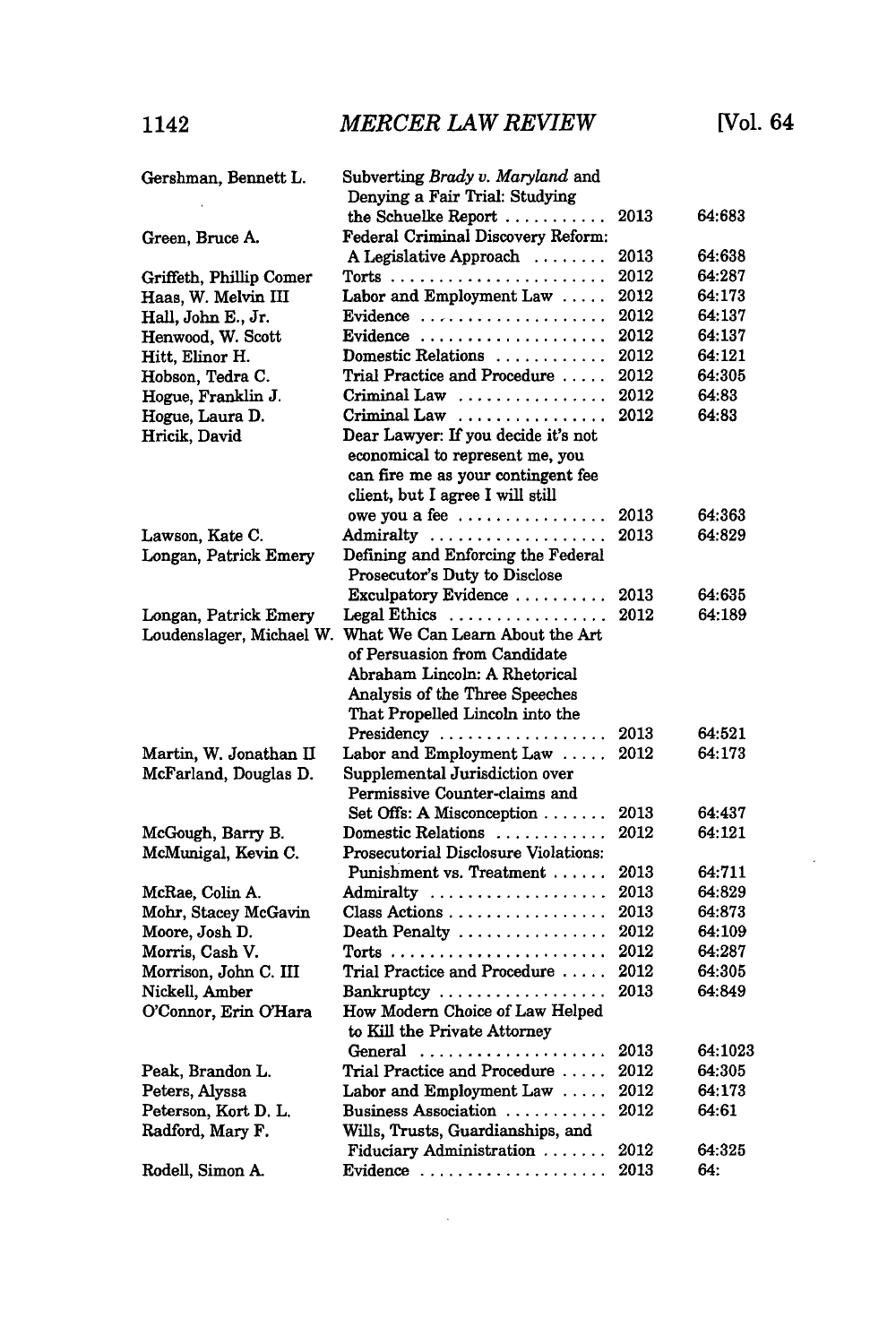$\mathcal{L}^{\text{max}}_{\text{max}}$ 

| Rosenthal, Lawrence D. | The Supreme Court's Interpretation<br>of the Fair Labor Standards Act's<br>Anti-Retaliation Provision in<br>Kasten v. Saint-Gobain Performance<br><i>Plastics Corporation: Putting</i> |      |        |
|------------------------|----------------------------------------------------------------------------------------------------------------------------------------------------------------------------------------|------|--------|
|                        | Policy Over Plain Language? 2013                                                                                                                                                       |      | 64:459 |
| Schatz, Stephen        | Insurance $\ldots \ldots \ldots \ldots \ldots 2012$                                                                                                                                    |      | 64:151 |
| Smith, Edgar M.        | Admiralty $\ldots \ldots \ldots \ldots \ldots$ 2013                                                                                                                                    |      | 64:829 |
| Sullivan, John O'Shea  | Trial Practice and Procedure                                                                                                                                                           | 2013 | 64:991 |
| Suttle, Brooks A.      | Labor and Employment $\dots\dots\dots$                                                                                                                                                 | 2013 | 64:965 |
| Trimble, Travis M.     | Environmental Law $\ldots \ldots \ldots 2013$                                                                                                                                          |      | 64:909 |
| Walker, James D. Jr.   | Bankruptcy $\ldots \ldots \ldots \ldots \ldots 2013$                                                                                                                                   |      | 64:849 |
| Ward, J. Benson        | Workers' Compensation                                                                                                                                                                  | 2012 | 64:341 |
| Weeks, Mary K.         | Trial Practice and Procedure  2012                                                                                                                                                     |      | 64:305 |
| Wilson, Amanda E.      | Trial Practice and Procedure                                                                                                                                                           | 2013 | 64:991 |
| Wilson, Martin M.      | Administrative Law  2012                                                                                                                                                               |      | 64:39  |
| Wolff, Bradley S.      | Insurance $\ldots \ldots \ldots \ldots \ldots 2012$                                                                                                                                    |      | 64:151 |

 $\mathcal{L}^{\text{max}}_{\text{max}}$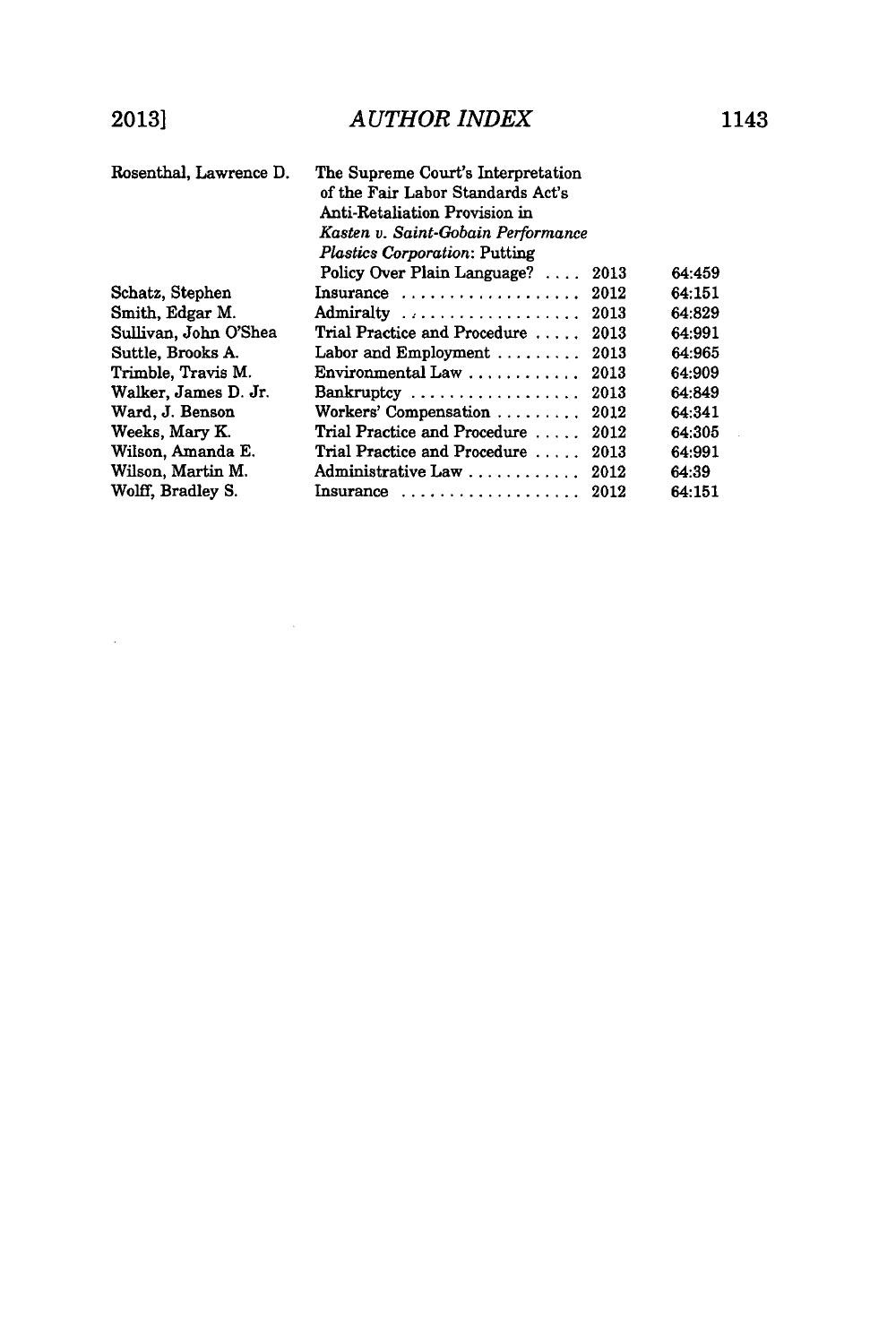

 $***$ 

 $\mathcal{A}^{\mathcal{A}}$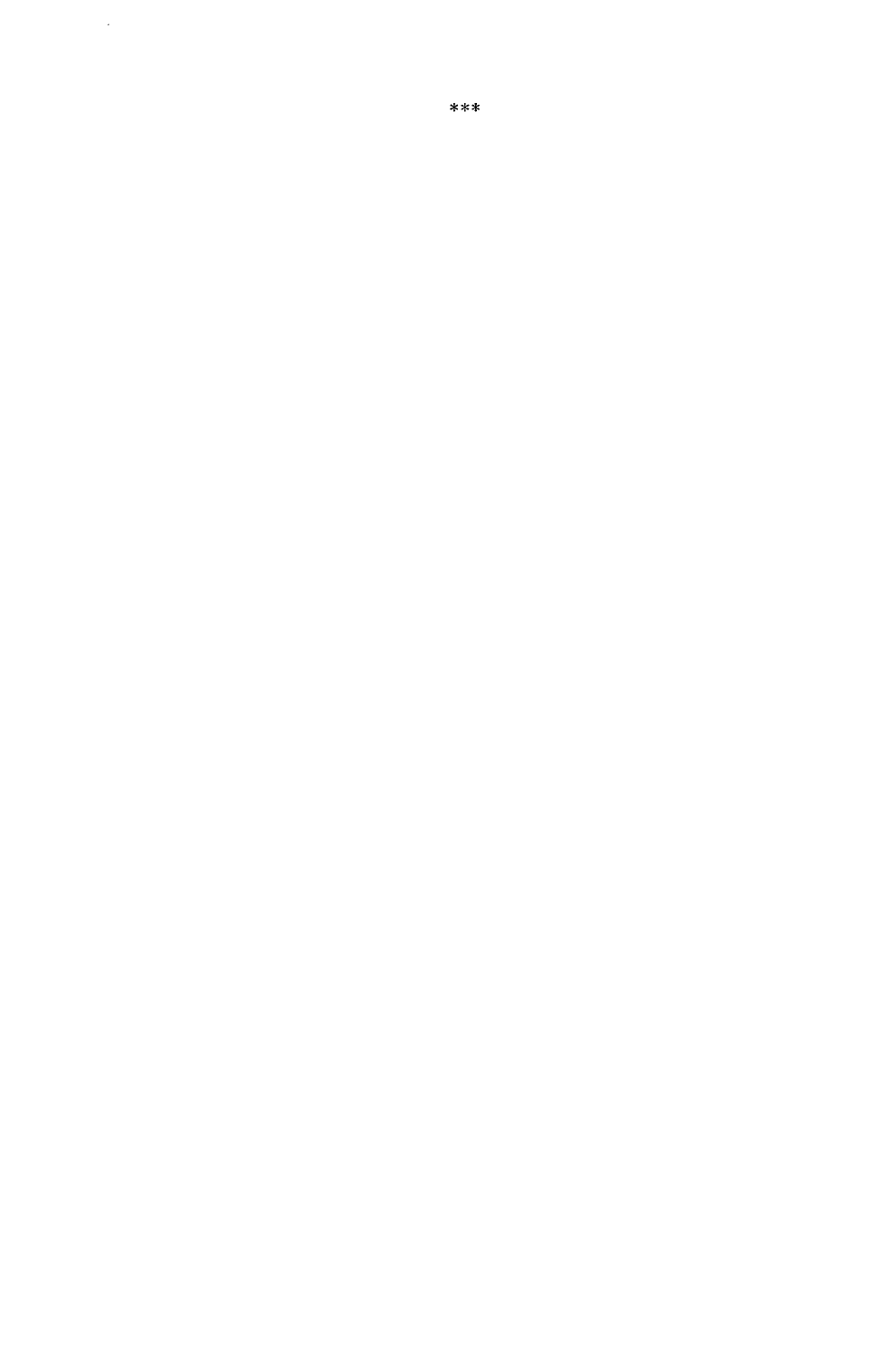## **TITLE INDEX TO STUDENT COMMENTS AND NOTES**

 $\mathcal{L}(\mathcal{L}^{\text{c}})$  and  $\mathcal{L}^{\text{c}}$ 

| TITLE                                                                                                                                                              | <b>YEAR</b> | <b>VOL:PAGE</b> |
|--------------------------------------------------------------------------------------------------------------------------------------------------------------------|-------------|-----------------|
| Administering Mayo to Patents in Medicine<br>and Biotechnology: Appropriate Dosage or                                                                              |             | 64:573          |
| After Louboutin: Responding to Trademark<br>Ownership of Color in Creative Contexts 2013                                                                           |             | 64:1047         |
| Bad Neighbors and a Luckless Landlord: How<br>the Clean Air Act Doomed the Environmental<br>Protection Agency $\dots\dots\dots\dots\dots\dots\dots\dots\dots$ 2013 |             | 64:1077         |
| Barras v. BB&T: Charting a Clear Path to<br>Apply Concepcion Through a Quagmire of                                                                                 |             | 64:591          |
| The Beginning of the End: United States v.<br>Alabama and the Doctrine of Self-Deportation  2013                                                                   |             | 64:1093         |
| FAA v. Cooper: Bombarding the Privacy Act<br>with the "Canon of Sovereign Immunity" $\ldots \ldots \ldots$ 2013                                                    |             | 64:785          |
| Liberating the Library: Fair Use Mostly<br>Upheld for University E-Reserves in<br>Cambridge University Press v. Becker  2013                                       |             | 64:611          |
| Pacifism in a Dog-Eat-Dog World: Potential<br>Solutions to School Bullying  2013                                                                                   |             | 64:753          |
| The "Positive Effect" Scape Hatch: The<br>Eleventh Circuit's New View of the<br>Catalyst Theory and the Resulting Difficulty                                       |             | 64:1111         |
| The Proposed Fairness in Disclosure of Evidence<br>Act of 2012: More Cons than Pros with Proposed<br>Disclosure Requirements in Federal Criminal                   |             |                 |
|                                                                                                                                                                    | 2013        | 64:723          |
| Williams v. Illinois: Confronting Experts,                                                                                                                         |             | 64:805          |